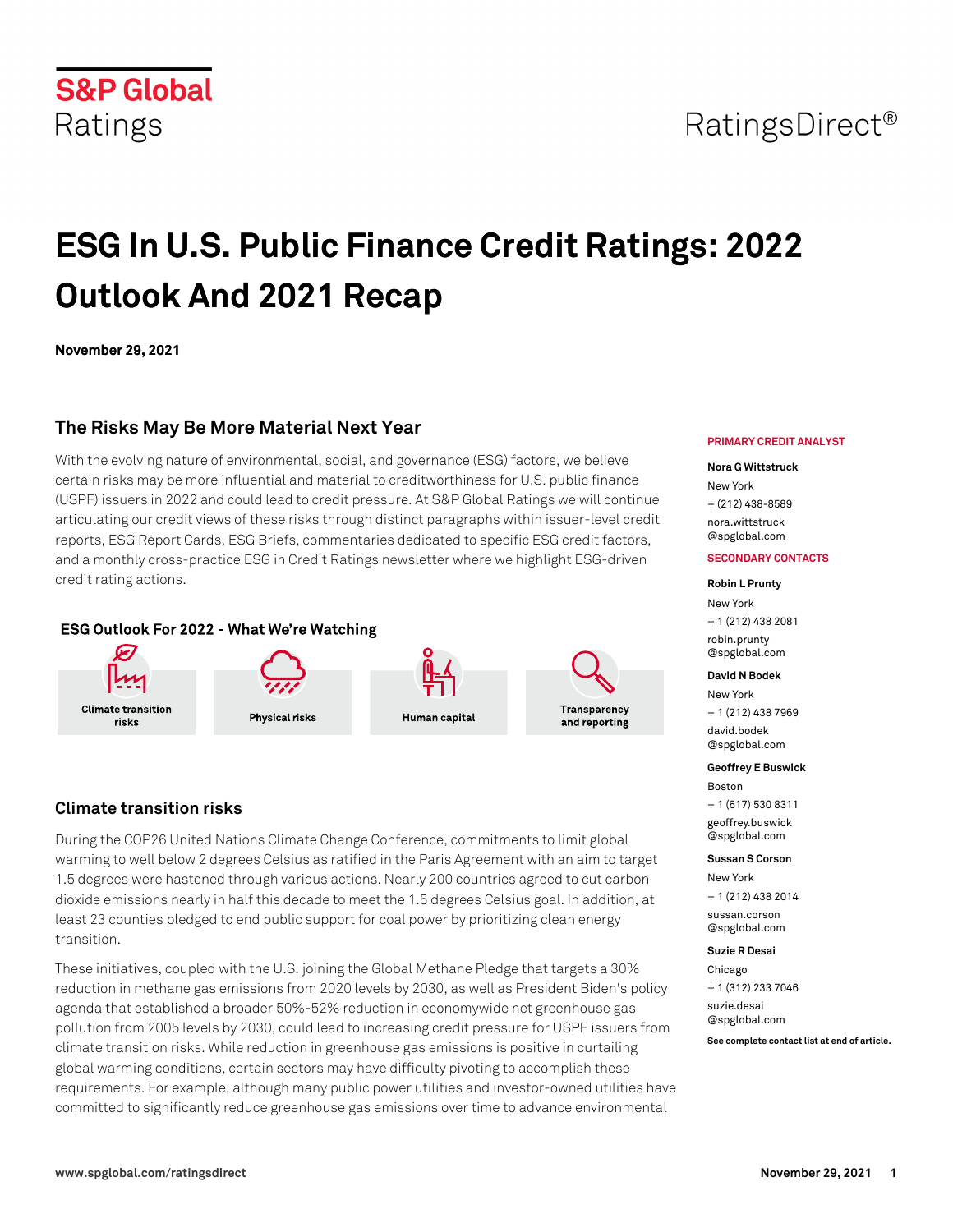### **ESG In U.S. Public Finance Credit Ratings: 2022 Outlook And 2021 Recap**

goals or comply with state directives, challenges with mitigating the intermittent output of renewable resources through the use of storage technologies represent barriers to decarbonization. In fact, California's power grid has encountered reliability issues associated with its growing dependence on intermittent, renewable resources. In addition, we believe that state regulatory frameworks could lead to an inconsistent approach to energy transition requirements at the local level.

**Some states lead, while others are likely to lag.** Some states, such as California, have been leaders in energy transition, as evidenced by the Renewables Portfolio Standard, a key program for advancing renewable energy. In addition, management teams have begun focusing on achieving net-zero emissions through building code changes for new development and transitioning fleets to electric vehicles. And some participants in the health care sector have begun modifying their carbon footprint by utilizing energy efficient technologies and changing supply chain providers to reduce emissions.

However, some states, like Alaska and Wyoming, that are heavily reliant on the energy sector to generate revenue to fund operating budgets or for economic growth, may be challenged to maintain financial stability in light of energy transition, and could be laggards in implementing regulatory changes. In 2022, we plan to investigate the variability in states' policy initiatives for energy transition and how funding from the Biden administration's Infrastructure Investment and Jobs Act could facilitate employment opportunities for individuals displaced by energy transition and support economic growth and resiliency through the green economy.

# **Physical risks**

According to the U.S. Energy Information Administration, 2020 greenhouse gas emissions, the key contributor to global warming, was the lowest level since 1983, largely due to the COVID-19 pandemic and restrictions on travel. The transportation sector is the largest end-user for energy consumption and despite the one-year change in the trend, 2021's emissions have increased.

In S&P Global Ratings' view, global warming has contributed to more severe and frequent physical risks as well as hydrological variability that creates operational challenges for governments and not-for-profit enterprises. Acute physical risks, such as hurricanes, wildfires, and floods have led to some rapid credit rating deterioration while chronic risks, like sea level rise and drought, may begin taking an additional toll on creditworthiness over time. For example, limited water supply and natural capital constraints could dampen economic activity in communities experiencing substantial population growth. This situation could be exacerbated if development costs become unsustainable should utilities levy large fees for new connections to offset higher water acquisition expenditures.

**Increasing insurance costs could hinder affordability.** One outcome of the increasing frequency of acute and chronic physical risks is growing insured losses from extreme events. Insurers have begun pricing these risks into higher premiums (see "Risks In The Insurance Sector Ripple Through To U.S. Public Finance Rental Housing Projects," May 12) including actual insurance expenses for our rated rental housing projects that showed an uptick to \$558 per unit in fiscal 2019 versus \$330 in fiscal 2015. We believe higher insurance costs may constrain housing affordability in certain markets, leading to lower rates of economic growth or even economic decline over the long-term. While the Infrastructure Investment and Jobs plan provides \$47 billion in dedicated funding for climate resilience, we expect to monitor how management teams consider climate adaptation--evaluating various climate scenarios over different time horizons--in their financial and capital planning with a goal of insulating operations and service areas from physical risks.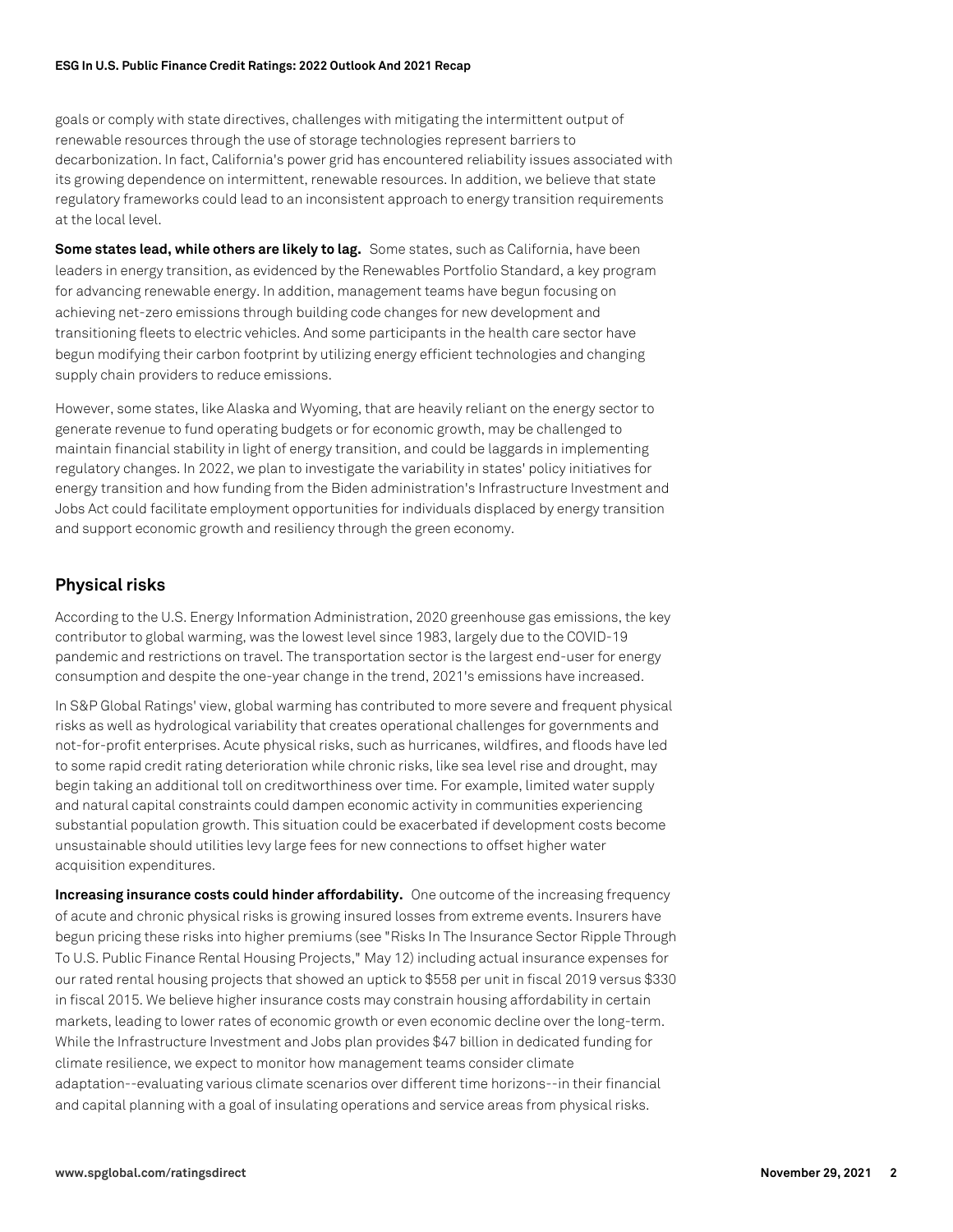Successful implementation could support long-term credit stability. (See "Better Data Can Highlight Climate Exposure: Focus On U.S. Public Finance," Aug. 24, 2020.)

# **Human capital**

Demographics are usually associated with social capital risks, including 2020 census data that showed the slowest increase in population and household formation reported in many decades at 7.5% and 9.0%, respectively. We have previously commented on U.S. demographics and how aging trends can potentially shrink the workforce in the long term as the youngest baby boomers begin reaching age 65. At the same time, we have discussed the impact of lower birth rates on the education sector and the effect on the student population in certain parts of the country.

While long term human capital risks may be driven by demographics, acute labor shortages--a lingering outcome from the COVID-19 pandemic--are beginning to challenge credit rating stability. The "great resignation" and labor participation rate have squeezed business capacity (see S&P Global's Economics' research "Where Are The Workers? Three Explanations Point To An Answer," Nov. 4), and the labor mismatch for the U.S. economy could be a structural rather than temporary shift that leads to credit pressure. Whether the explanation is location, skills, family and child care, retirement, employee burnout, or other constraints, some health care not-for-profit entities that suffered through clinician shortages at the height of the pandemic are reporting hourly wage escalation for skilled nursing and other positions. In some areas, the costs may be double pre-pandemic levels and are leading to tight financial margins. Labor shortages have also required some hospitals to periodically delay or pause surgeries and other services, similar to strategies employed over the past year and half during COVID-19 surges. While necessary, these efforts could potentially affect revenue at certain not-for-profit health care enterprises.

**Labor shortages cut across USPF sectors.** Human capital social risks have contributed to supply chain issues for transportation issuers, including moving cargo from congested ports of entry. Credit weakness could result if port customers avoid the bottlenecks, thereby reducing volume and operating revenue. Furthermore, as airport passenger traffic recovers from the pandemic trough, operators are faced with staffing difficulties that usually ensure a smooth travel experience as airlines add flights and routes back to the schedule. These labor constraints could curtail the upward demand trajectory that supports the market positions of our rated airport sector.

Beyond the transportation sector, the combined effects of front-line workers' exposure to the pandemic, social unrest, and focus on policies practices, have made recruitment of public safety employees more difficult for some governments. Employee preferences for working from home or remotely may also lead to additional recruitment challenges. Taken together, renumeration incentives could drive higher salary and benefit expenditures resulting in operating pressures from human capital social risks that may require enhanced budget balancing strategies for issuers in 2022.

# **Transparency and reporting**

In 2017, as a result of the large-scale and complex nature of climate change, the Task Force for Climate-Related Financial Disclosure (TCFD) released climate-related financial disclosure recommendations focusing on corporate entities. However, with billions of dollars deployed to governments and not-for-profit entities through federal legislation dedicated to alleviating environmental and social matters, we believe additional transparency measures may be required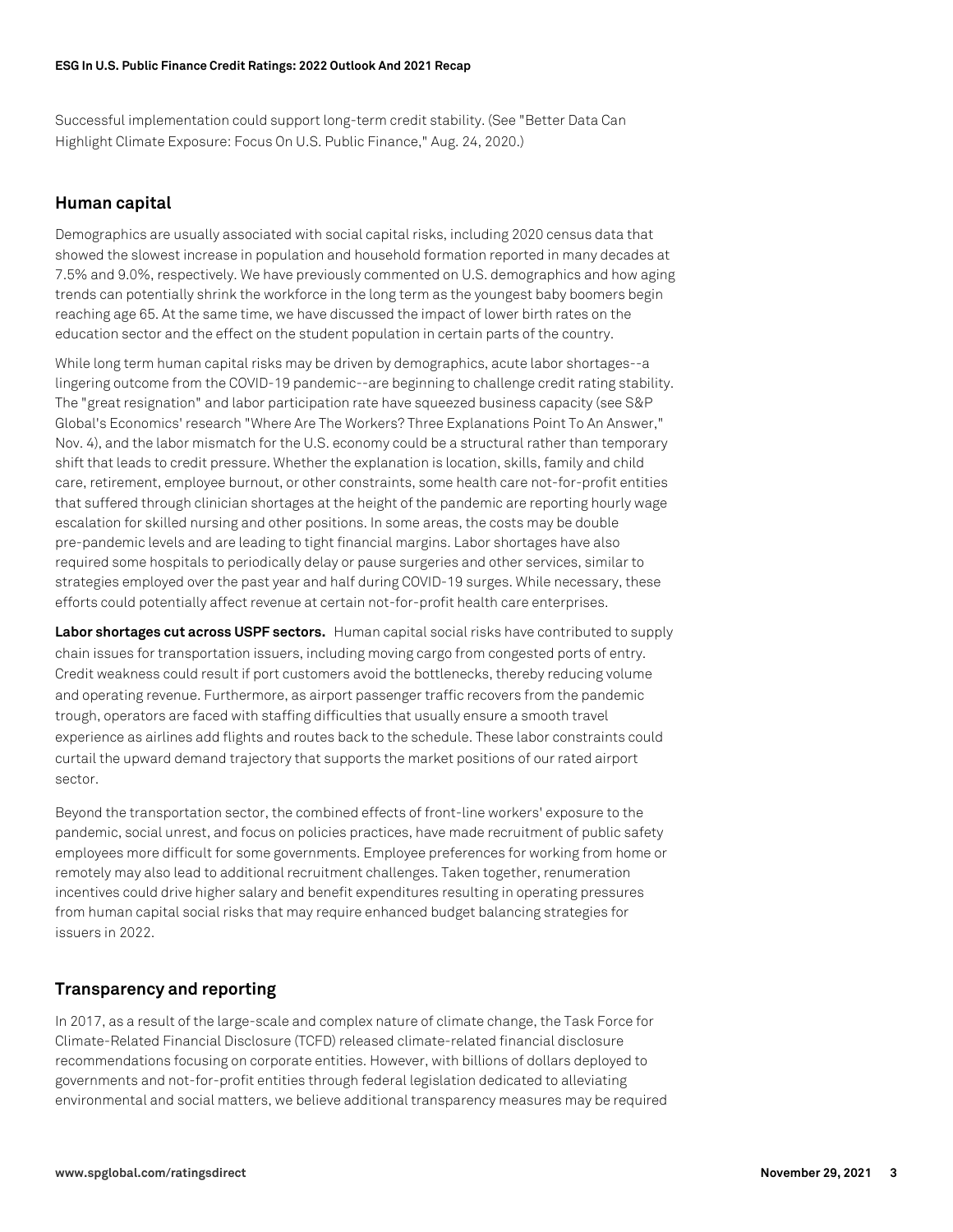and could take hold in 2022.

**Various disclosure initiatives are underway.** Although many initiatives focus on corporate disclosure, including the U.S. Treasury's endorsement of the TCFD framework and the Securities and Exchange Commission's solicitation of public comment on climate disclosure, improving transparency of climate-related risks will carry over to the municipal market in 2022. For example, in the past year, the Government Finance Officers Association published "Best Practices for ESG Disclosure" as a guide for issuers to assist with increasing transparency of environmental risks. The State of California also initiated efforts to implement statutory provisions to require better, more uniform disclosure on climate change risks, and President Biden's executive order on climate-related disclosure requirements and standards will likely advance transparency efforts. In our view, market participants would benefit from more robust disclosure tailored to an issuer's specific risk exposure that increases transparency and presents an opportunity for issuers to demonstrate the benefits of existing or planned resiliency and adaptation actions. Information in an issuer's primary disclosure document on ESG risks and opportunities, particularly at the time of a bond sale, can help guide management discussions and provide insight for our forward-looking view of an entity's readiness to mitigate chronic and acute risks associated with climate change.

# **This Year We Accelerated Providing Transparency Into Our Credit Ratings**

In 2021, we accelerated providing transparency into how we incorporate ESG factors into our credit rating analysis, culminating in the publication of our cross-practice criteria "Environmental, Social, And Governance Principles in Credit Ratings" on Oct. 10. The criteria apply to all issues and issuers and reiterates that we incorporate ESG risks and opportunities through the application of our sector-specific criteria when we believe the ESG factors are, or may be, influential and material to credit ratings. The criteria also emphasizes that credit ratings are not a measure of sustainability performance.

The chart below depicts how we focus on ESG credit factors, which could materially influence the creditworthiness of a rated entity or issue when we have sufficient visibility and certainty to include these factors in our credit rating analysis.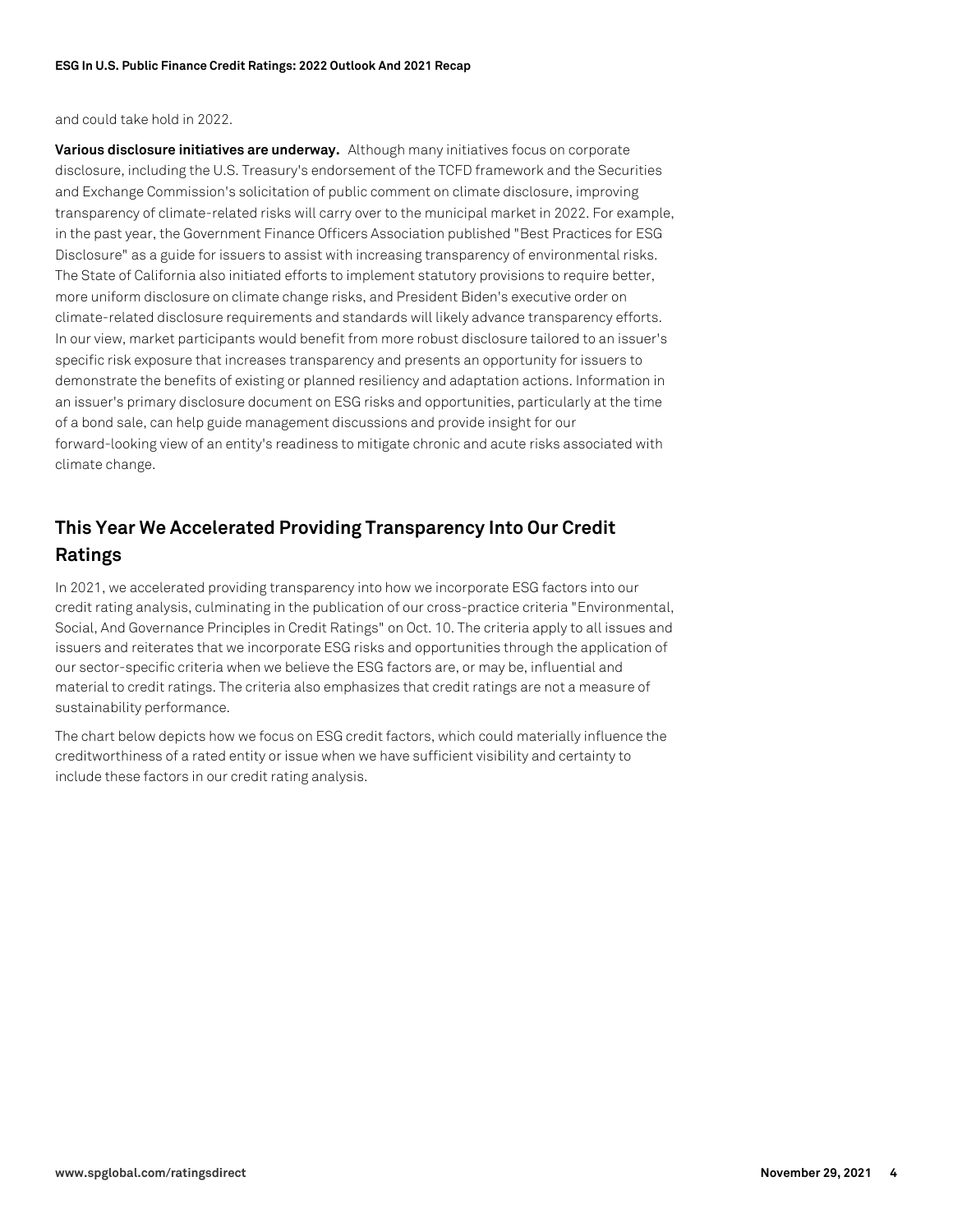# The Intersection Of ESG And Credit



ESG--Environmental, social, and governance. Source: S&P Global Ratings. Copyright @ 2021 by Standard & Poor's Financial Services LLC. All rights reserved.

The October 2021 ESG cross-practice criteria complemented the transparency provided by our publication "Through the ESG Lens 2.0: A Deeper Dive Into U.S. Public Finance Credit Factors," published April, 28, 2020, which included five principles that are integral to our credit rating analysis:

- Credit ratings do not have a pre-determined time horizon;
- The current and potential future influence of ESG credit factors on credit ratings can differ by industry, geography, and entity;
- The direction and visibility into ESG credit factors may be uncertain and change rapidly;
- The influence of ESG credit factors on credit ratings may change over time and are dynamic like our credit ratings; and
- Strong creditworthiness does not necessarily correlate with strong ESG credentials and vice versa.

## **ESG report cards**

Report cards provide an in-depth perspective of the ESG risks and opportunities that we consider the most prevalent to creditworthiness for entities in each state or region. Our ESG USPF Report Cards For Governments And Not-For-Profit Enterprises were published in 2021 for:

- California (June 16), Florida (Sept. 9), and Texas (Sept. 23), which followed the publication of our New York-New Jersey-Connecticut tri-state report card on Oct. 28, 2020.
- Importantly, the materiality of ESG credit factors raised in the report cards is evaluated within the context of an individual entity's credit profile.
- We believe decisive planning and action by management is critical as issuers face evolving ESG risks. In addition, codified planning practices and our conversations with management teams can inform our opinion of an entity's approach to ESG risks (see "The Top 10 Management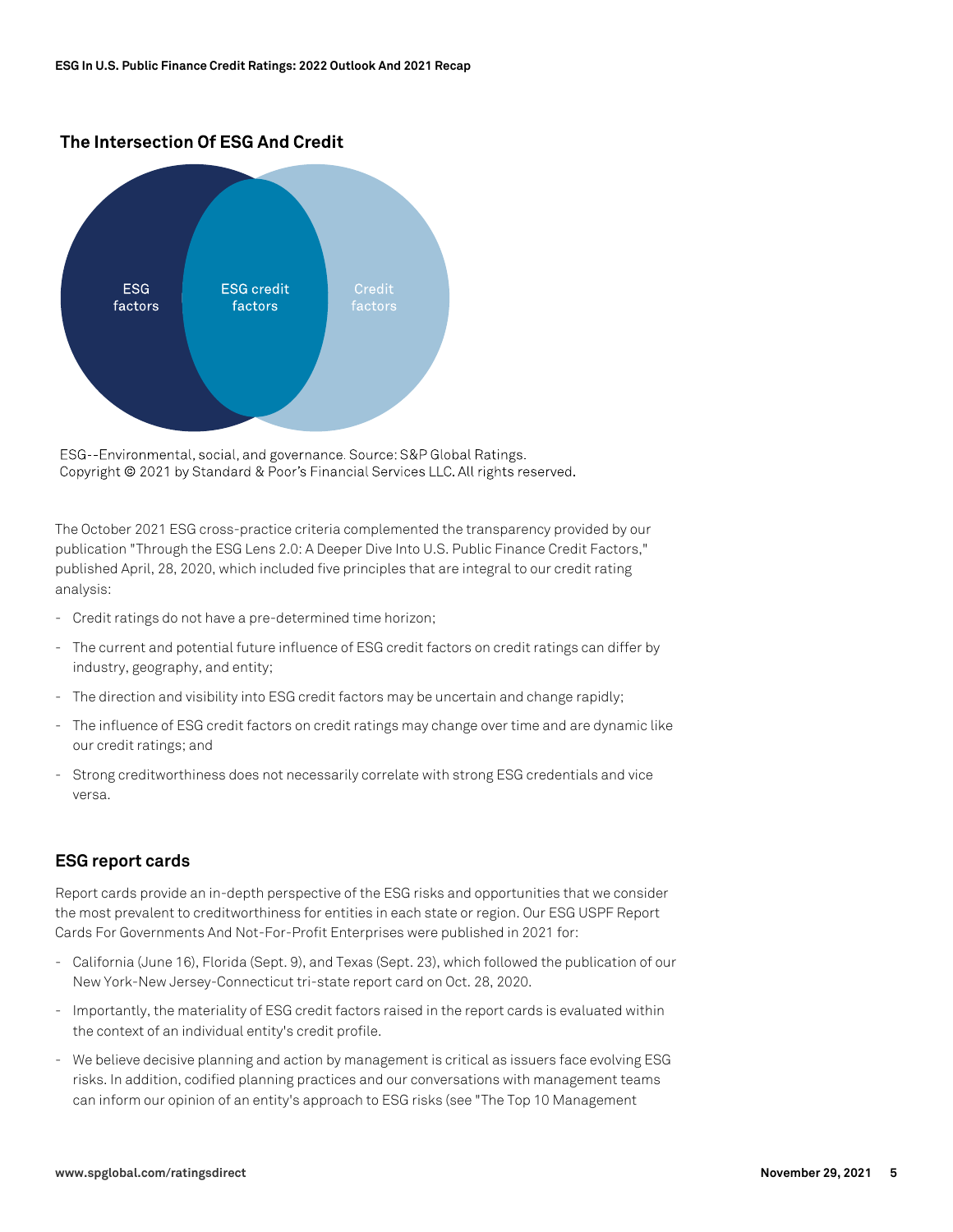Characteristics Of Highly Rated State and Local Borrowers: Through The ESG Lens," June 29).

# **ESG briefs**

We also launched a publication series designed to provide market participants with a clear and concise credit view of how we incorporate certain ESG credit factors into our sector-specific criteria frameworks.

The "ESG Brief: Emerging Themes In U.S. Public Finance" (June 3), discussed how ESG credit factors like energy transition risk, social justice, and transparency and disclosure efforts could shape or alter USPF issuers' credit fundamentals. The inaugural ESG Brief highlighted the themes and examples of forward-looking analytical considerations we expect will continue informing our credit rating analysis in 2022.

In our June 28 ESG Brief we articulated how we evaluate an issuer's cyber risk management. Key considerations that support credit quality include:

- An issuer's preparation, response, and recovery to a cybersecurity event; and
- How issuers embed cybersecurity into their comprehensive risk management strategies, which we view as part of governance under our ESG credit factors.
- In the face of increasing sophistication and frequency, we believe municipal issuers' preparedness will support credit fundamentals and prevent significant financial or reputational fallout that could result from an attack.

Finally, we published our "ESG Brief: ESG Pension And OPEB Analysis In U.S. Public Finance," on Oct. 7, that aimed to identify:

- When our view of pension analytics and governance as part of ESG intersects with credit rating analysis.
- The overlap with ESG as part of an entity's risk management, culture, and oversight in our evaluation of the control framework of the pension and OPEB plans and legal flexibility to modify the benefit structures, and management's risk focus on whether techniques are considered to address cost escalation.

# **Targeted publications on E-risk**

A prominent theme in several research commentaries was related to long-term credit risks associated with physical climate risks. On Aug. 18, "Could The Western U.S. Drought Threaten Municipal Credit Stability?," discussed how prolonged drought conditions are expected to become increasingly challenging for governments as well as water and public power utilities. It noted that:

- Credit pressure could result from higher and unexpected water supply costs for utilities and water scarcity could limit economic growth.
- Drought also exacerbates wildfire conditions, a particular risk for public power utilities in California that already wrestle with the "inverse condemnation" doctrine whereby a utility can be financially responsible for a wildfire if its facilities contributed to the cause of a wildfire, irrespective of negligence.

Wildfires in areas of historically low rainfall or drought conditions could lead to economic stagnation or decline if residents reconsider living in areas prone to such events. In "Wildfires Are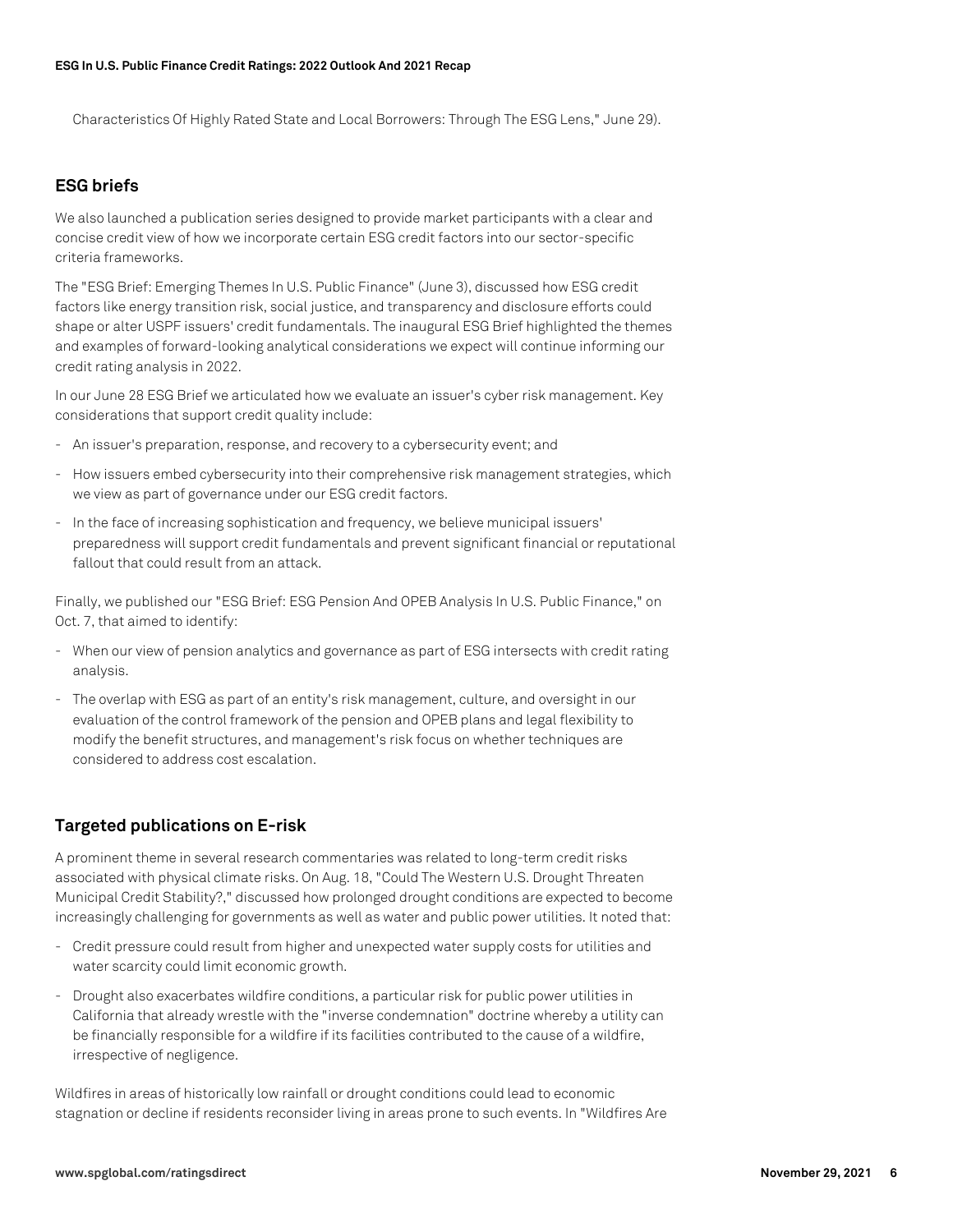### **ESG In U.S. Public Finance Credit Ratings: 2022 Outlook And 2021 Recap**

Becoming the New Normal In Western States; Their Unpredictable Nature Increases Long-Term Risk" (Sept. 28), we used data visualization from the ICE/risQ platform that quantified the potential for economic loss through property value at risk from wildfire damage for several western states.

# **Related Research**

- ESG U.S. Public Finance Report Card: Tri-State Region Governments And Not-For-Profit Enterprises, Oct. 28, 2020
- ESG U.S. Public Finance Report Card: California Governments And Not-For-Profit Enterprises, June 16, 2021
- ESG U.S. Public Finance Report Card: Florida Governments And Not-For-Profit Enterprises, Sept. 9, 2021
- ESG U.S. Public Finance Report Card: Texas Governments And Not-For-Profit Enterprises, Sept. 23, 2021
- ESG Brief: Emerging Themes in U.S. Public Finance, June 3, 2021
- ESG Brief: Cyber Risk Management In U.S. Public Finance, June 28, 2021
- ESG Brief: ESG Pension And OPEB Analysis In U.S. Public Finance, Oct. 7, 2021
- The Top 10 Management Characteristics Of Highly Rated State And Local Borrowers: Through The ESG Lens, June 29, 2021
- Could The Western U.S. Drought Threaten Municipal Credit Stability?, Aug. 18, 2021
- For U.S. Public Power And Electric Cooperatives, There Are Hurdles On The Path To Decarbonization, Nov. 8, 2021
- U.S. Electric Cooperative Utilities' Decarbonization Initiatives Improve Some ESG Risk Attributes, Feb. 17, 2021
- Wildfires Are Becoming The New Normal In Western States; Their Unpredictable Nature Increases Long-Term Risk, Sept. 28, 2021
- Credit FAQ: How Are California's Wildfire Risks Affecting Utility Credit Quality?, June 30, 2021
- ESG in Credit Ratings Newsletter, Oct. 21, 2021
- Environmental, Social, And Governance Principles In Credit Ratings, Oct. 10, 2021

This report does not constitute a rating action.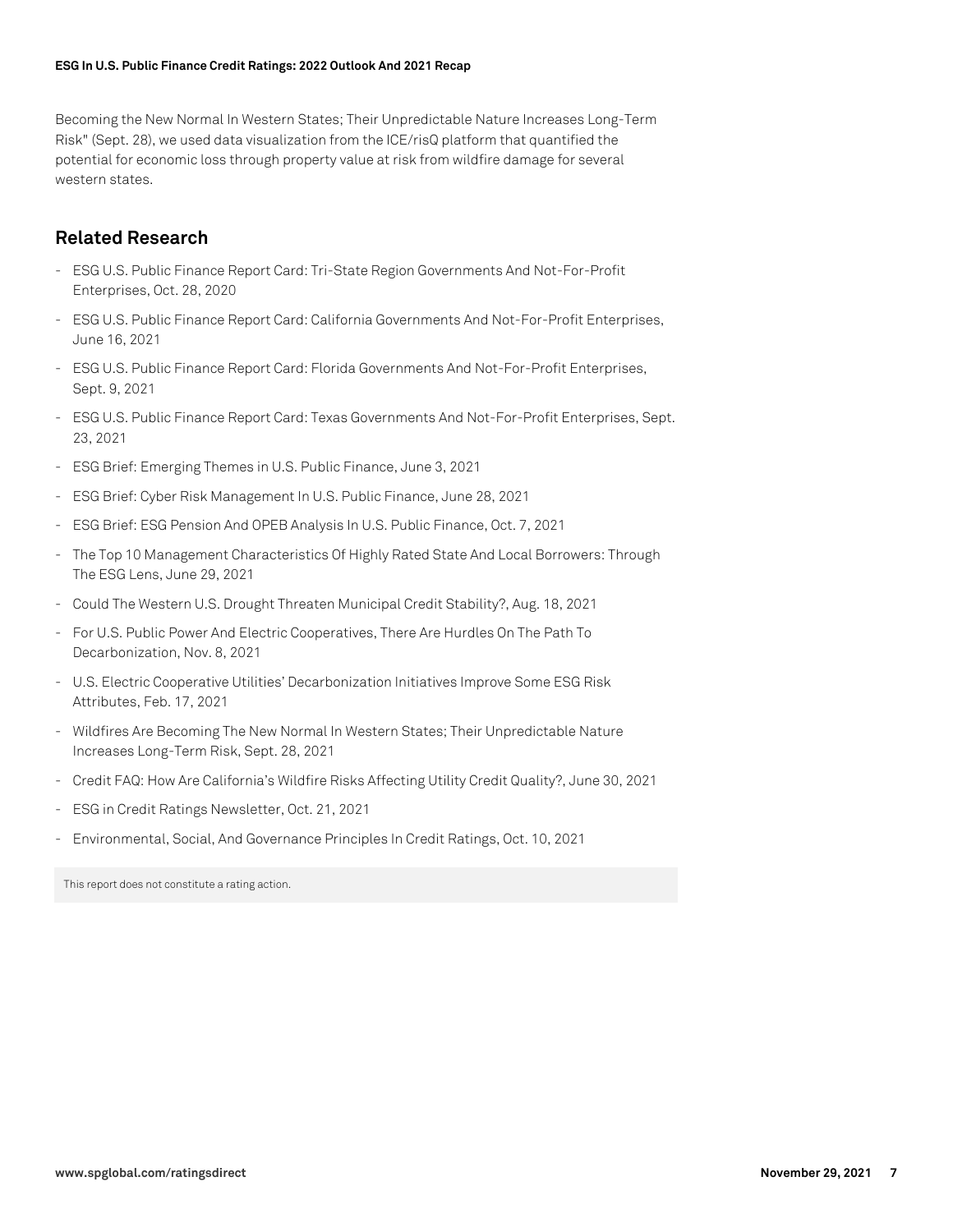# **Contact List**

### **PRIMARY CREDIT ANALYST SECONDARY CONTACT SECONDARY CONTACT**

**Nora G Wittstruck** New York + (212) 438-8589 [nora.wittstruck@spglobal.com](mailto: nora.wittstruck@spglobal.com)

**Geoffrey E Buswick** Boston + 1 (617) 530 8311 [geoffrey.buswick@spglobal.com](mailto: geoffrey.buswick@spglobal.com)

**Kurt E Forsgren** Boston + 1 (617) 530 8308 [kurt.forsgren@spglobal.com](mailto: kurt.forsgren@spglobal.com)

#### SECONDARY CONTACT SECONDARY CONTACT

**Jessica L Wood** Chicago + 1 (312) 233 7004 [jessica.wood@spglobal.com](mailto: jessica.wood@spglobal.com)

**Robin L Prunty** New York + 1 (212) 438 2081 [robin.prunty@spglobal.com](mailto: robin.prunty@spglobal.com)

### **SECONDARY CONTACT SECONDARY CONTACT SECONDARY CONTACT**

**Sussan S Corson** New York + 1 (212) 438 2014 [sussan.corson@spglobal.com](mailto: sussan.corson@spglobal.com)

#### **SECONDARY CONTACT SECONDARY CONTACT SECONDARY CONTACT**

**Jenny Poree** San Francisco + 1 (415) 371 5044 [jenny.poree@spglobal.com](mailto: jenny.poree@spglobal.com)

**Marian Zucker** New York + 1 (212) 438 2150 [marian.zucker@spglobal.com](mailto: marian.zucker@spglobal.com)

**David N Bodek** New York + 1 (212) 438 7969 [david.bodek@spglobal.com](mailto: david.bodek@spglobal.com)

**Suzie R Desai** Chicago + 1 (312) 233 7046 [suzie.desai@spglobal.com](mailto: suzie.desai@spglobal.com)

**Jane H Ridley** Centennial + 1 (303) 721 4487 [jane.ridley@spglobal.com](mailto: jane.ridley@spglobal.com)